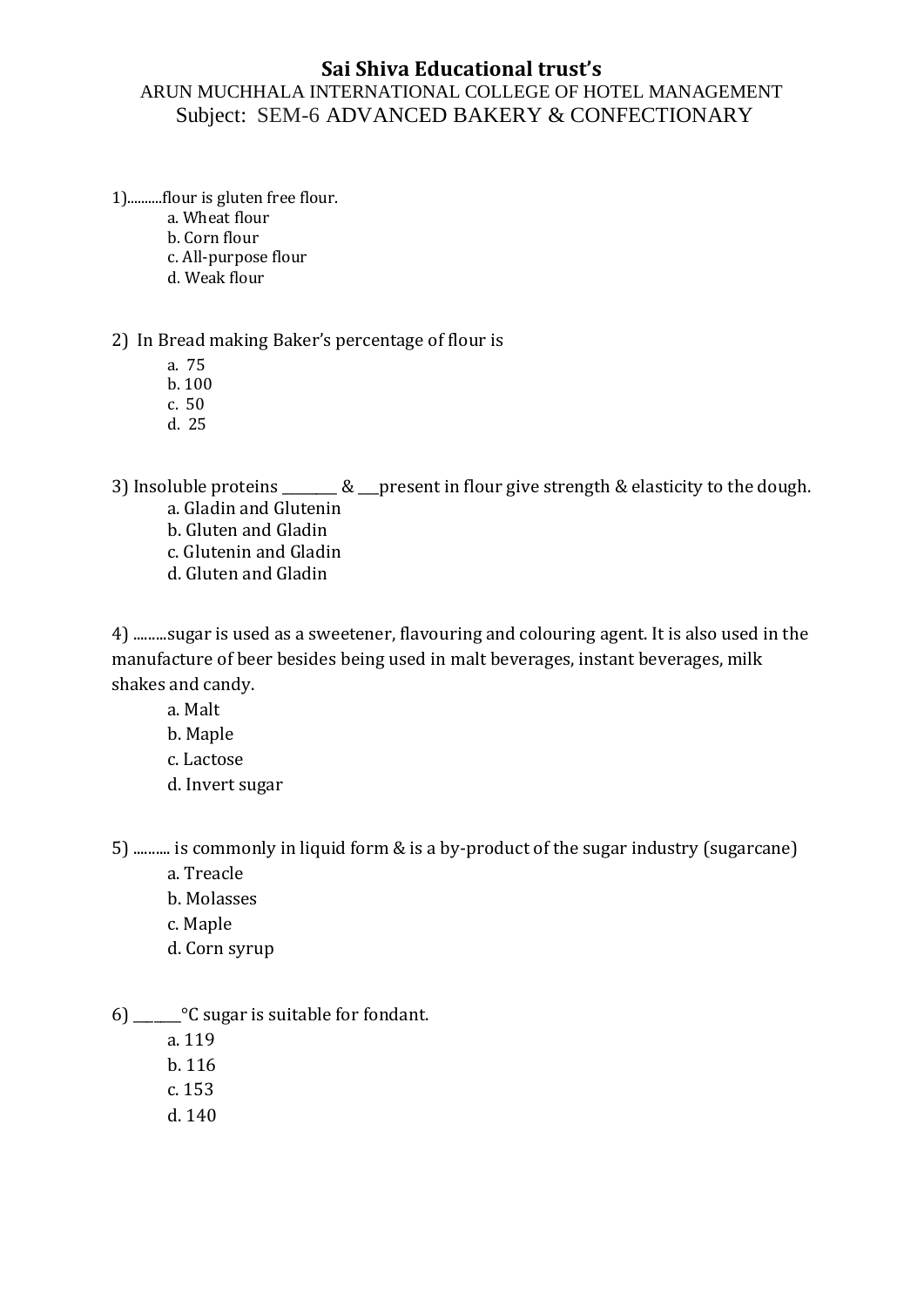7) The whole purpose of rolling and folding of the puff/flaky dough is to build up a flaky structure of alternating layers of dough and fat which is known as aeration by ..........

a. Book fold

- b. Three-fold
- c. Lamination
- d. All of the above

8) …………versions are sculpted or slashed into a pattern resembling an ear of wheat.

- a. Fougasse
- b. Lavash
- c. Jewish flat bread
- d. Focaccia

9) ............is not one of the functions of fat as a frying medium.

- a. It serves to transmit heat to the articles of food to be fried.
- b. It adds to the nutritive value (calories).
- c. It aids up in adding a smoky flavour to food
- d. It contributes to the flavour and taste and texture of the food.

10) To make a basic yeast bread, which of the following ingredient is not necessary

- a. Yeast
- b. Flour
- c. Eggs
- d. Water

11) What is the function of yeast in bread making

- a. It makes clean up easier
- b. It makes the dough rise
- c. It makes the dough shrink
- d. It shortens the baking time

12) What does it mean to slash the surface of the dough just before baking

- a. ferment
- b. Score
- c. Knead
- d. Proof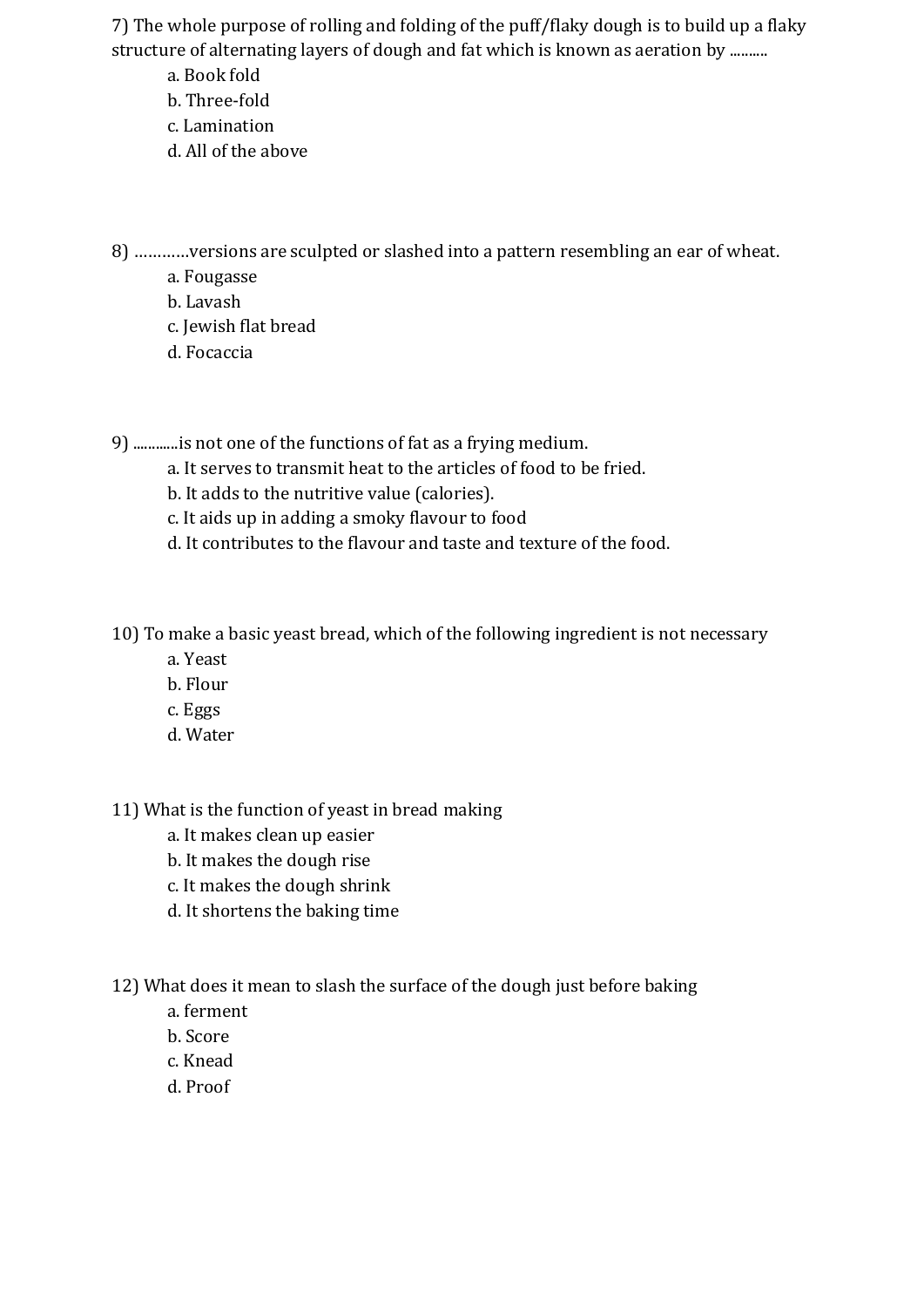13) Fruit Cakes are rich batter type cakes shortened with butter and filled with fruits. They should ideally baked at

a. 175°C b.130°C c. 150°C d. 185°C

14) Plain cakes require more ........than rich cakes as the batter contains more eggs, fat and sugar.

- a. Flour
- b. Essences
- c. Creaming
- d. Baking powder

15) ............are made from fruit juices, water (ice) and sugar. They are constantly churned while being frozen. The churning keeps the ice crystals small and avoids the mixture from going into a solid block of ice.

a. Sherbets

- b. Still Frozen dessert
- c. Spuma
- d. Granita

## 16) Parfait is a French word which means

- a. perfecte
- b. perfect
- c. perfecto
- d. perfected

17) Egg whites whip into a better foam if:

- a. They are at room temperature.
- b. They contain some bicarbonate of soda.
- c. A small amount of oil is added.
- d. They are chilled.

18) ............. is not one of the guidelines while making meringues.

- a. Fats prevent egg white from foaming properly. Thus it is important that all equipment should be free from any trace of fat or grease.
- b. Over beaten eggs look smooth and have a better impact on finished products.
- c. There should be no trace of egg yolk in the meringue mixture.
- d. Egg white foam better if they are at room temperature then if they are cold.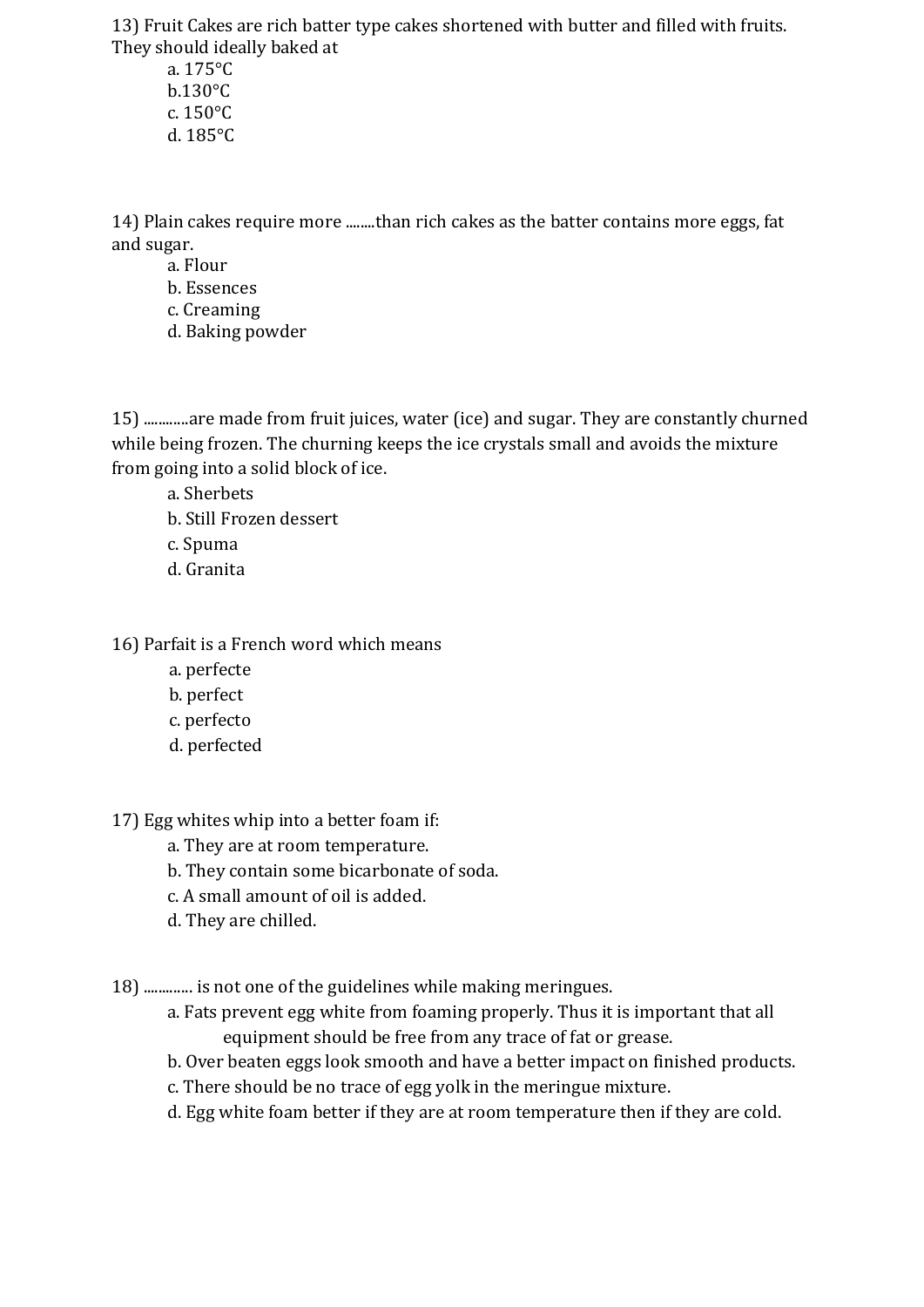19) Liquid glucose is used in the manufacture of

- a. Gum paste
- b. Flower paste
- c. Fondant
- d. Royal icing

20) One of the four varieties of cacao bean is forestero, which is native to

- a. South America
- b. West Africa
- c. East Asia
- d. Central Europe

21) Roasting of cocoa beans is done to

- a. So that they turn brown
- b. Roast them
- c. Aids in easy removal of their skin
- d. Just to dry them

22) .............icing gives a cake or pastry an elegant appearance and is popular for wedding cakes and other show pieces.

- a. Fondant
- b. Gum paste
- c. Butter cream
- d. Frosting

23) A mixture of cream and chocolate in the proportion of 1:2 to which 40% butter is added is known as

a. truffle

- b. ganache
- c. courveture
- d. compound chocolate

24) Coating and impregnated with sugar as a means of preservation (as in peel) is known as

- a. Jellying
- b. Crystallizing
- c. Brining
- d. Pickling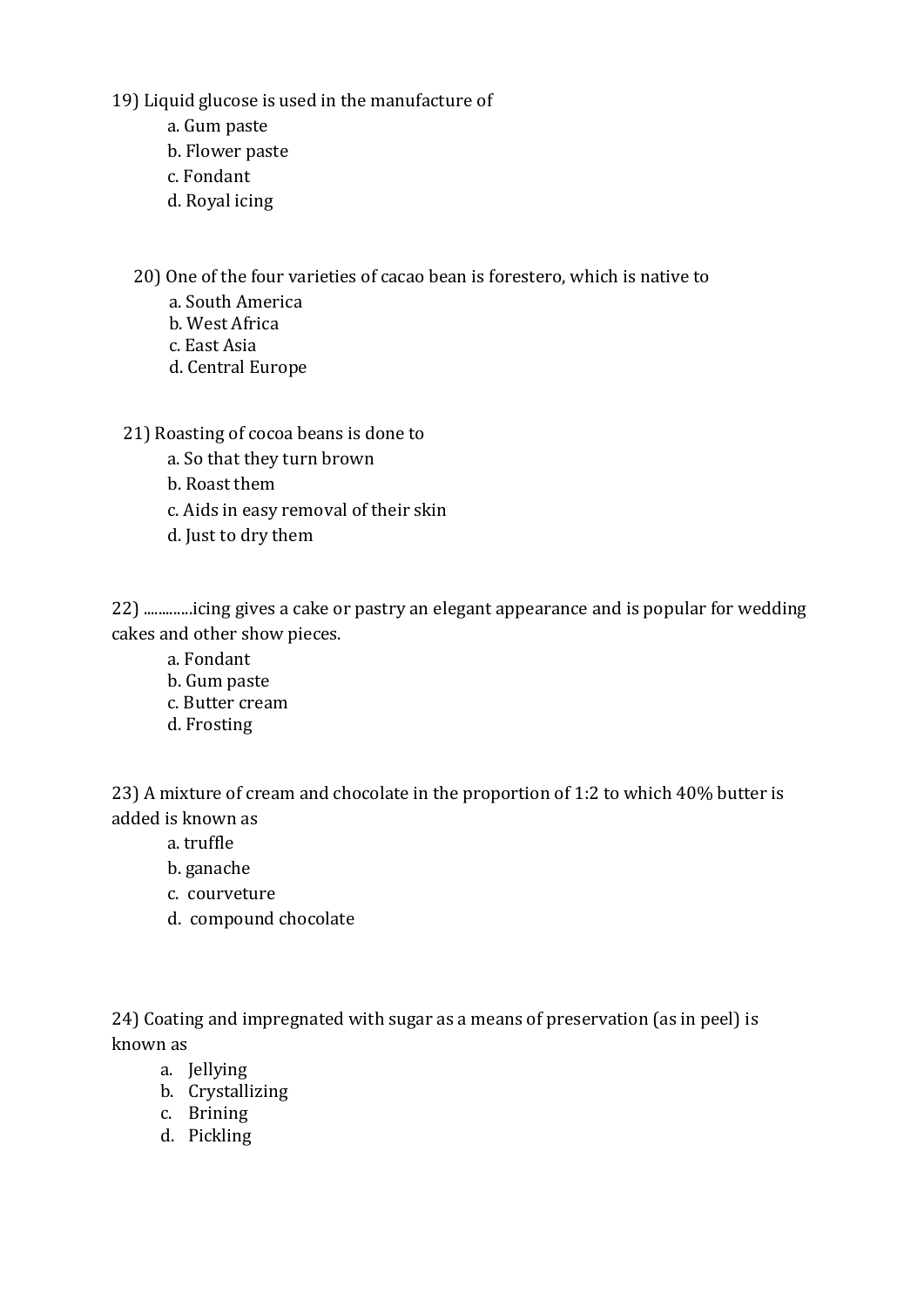- 25) \_\_\_\_ is highly bleached, finely milled flour, made from wheat having good quality protein mostly used in cake- making
	- a. High- ratio flour
	- b. Rye flour
	- c. Pastry flour
	- d. Patent flour

26) .................are whipped egg white sweetened with sugar.

- a. Macaroon
- b. Italian meringue
- c. Meringues
- d. Sabayon

27) ............. made by beating the egg whites and the sugar over a double boiler.

- a. Hard meringue
- b. Italian meringue
- c. Swiss Meringue
- d. All of the above

28) ............. is not one of the guidelines while making meringues.

- a. Fats prevent egg white from foaming properly. Thus it is important that all equipment should be free from any trace of fat or grease.
- b. Over beaten eggs look smooth and have a better impact on finished products.
- c. There should be no trace of egg yolk in the meringue mixture.
- d. Egg white foam better if they are at room temperature then if they are cold.

29) A small amount of added to egg white for whipping gives more volume and stability.

- a. baking soda
- b. tartaric acid
- c. cream of tartar
- d. tylose powder

30) Pastillage is also known as

- a. Fondant
- b. Gum paste
- c. Royal icing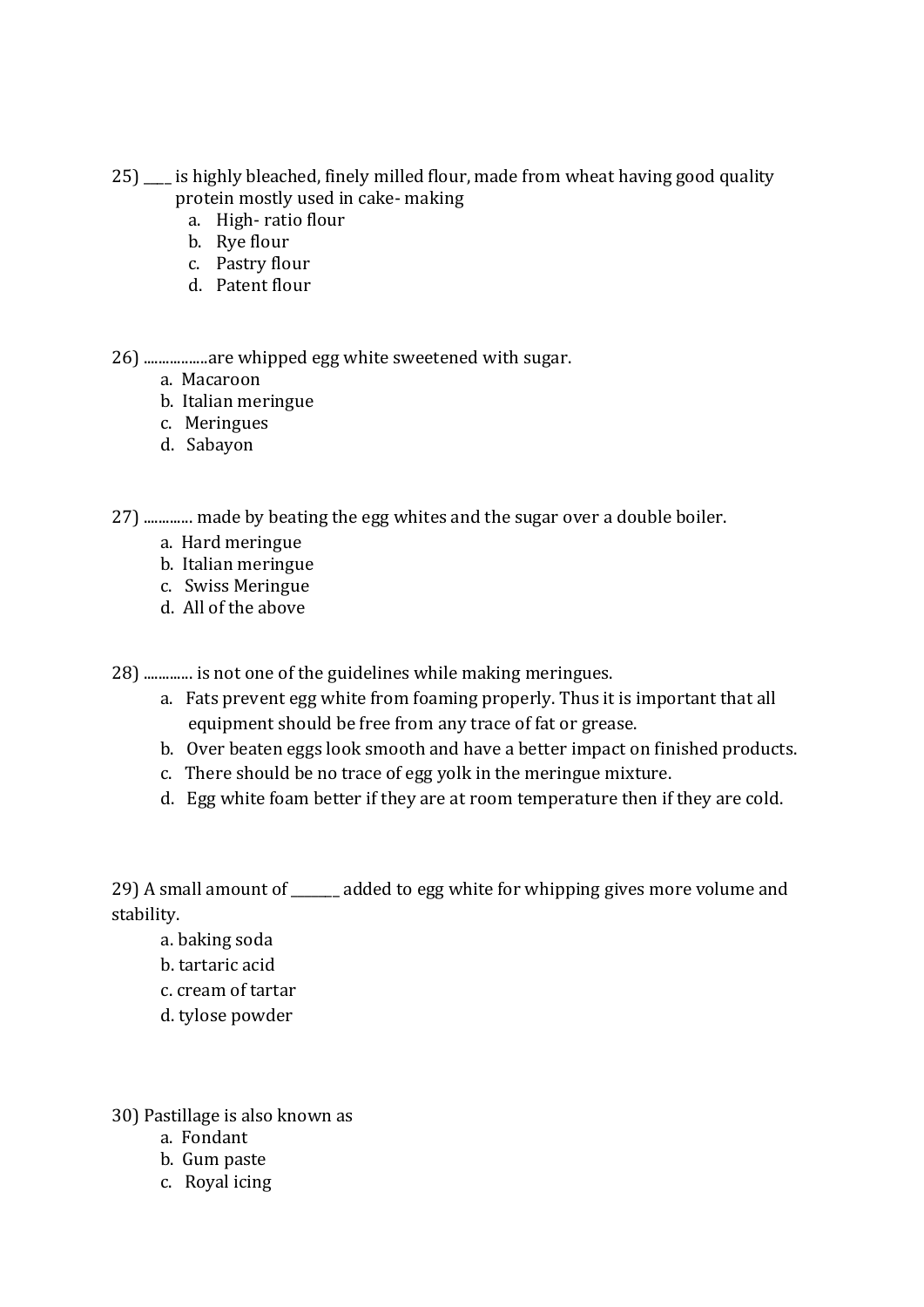- d. Marzipan
- 31) Liquid glucose is used in the manufacture of
	- a. Gum paste
	- b, Flower paste
	- c. Fondant
	- d. Royal icing

32) One of the four varieties of cacao bean is forestero, which is native to

- a. South America
- b. West Africa
- c. East Asia
- d. Central Europe

33) In the......... process the molten chocolate is rolled and buffeted for hours to ensure perfect smoothness and flavour.

- a. Couverture
- b. Flavoured chocolate
- c. Conching
- d. All of the above

34) ………..is a whitish coating on chocolate, caused by separation of cocoa butter.

- a. Dark spots
- b. Couverture
- c. Bloom
- d. Cores

35) Chocolate which does not have any fat added to it except cocoa butter.

- a. Dark chocolate
- b. Compound chocolate
- c. Couveture
- d. Milk chocolate

36) ..........also called confectioners chocolate it does not contain cocoa liquor.

- a. Milk chocolate
- b. White chocolate
- c. Dark chocolate
- d. Semi-sweet chocolate
- 37) Roastingof cocoa beans is done to
	- a. So that they turn brown
	- b. Roast them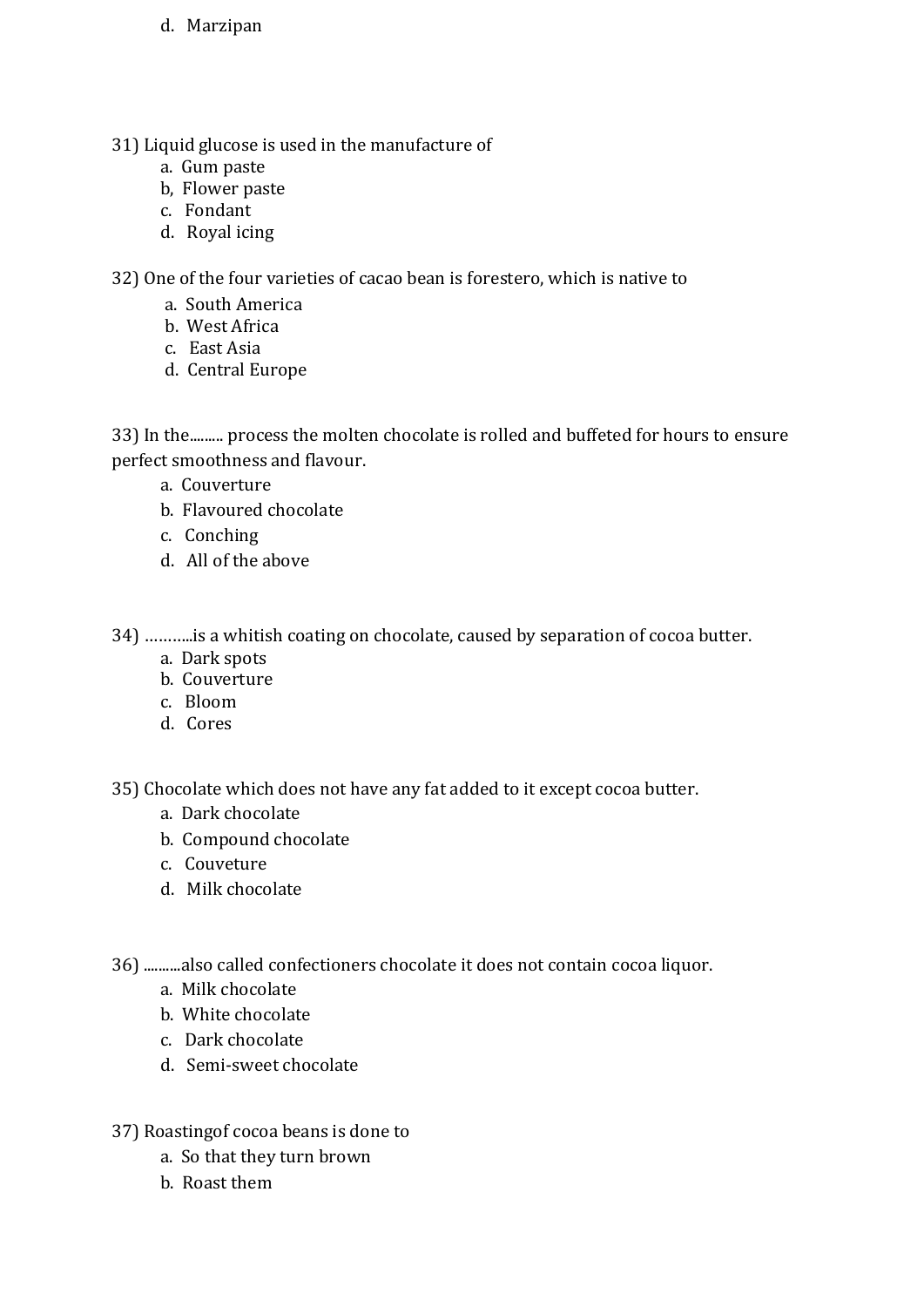- c. Aids in easy removal of their skin
- d. Just to dry them
- 38) ...........is not one of the functions of icings.
	- a. They contribute flavour and richness
	- b. They improve appearance and add variety
	- c. They give crumbliness to pastries
	- d. They improve shelf life by forming protective coatings around cakes.

39) .............icing gives a cake or pastry an elegant appearance and is popular for wedding cakes and other show pieces.

- a. Fondant
- b. Gum paste
- c. Butter cream
- d. Frosting

40) Icing which hardens to a brittle texture can be used to make beautiful, artistic decorations because it hardens when dried.

- a. Glazes
- b. Frosting
- c. Royal
- d. French

41) A mixture of cream and chocolate in the proportion of 1:2 to which 40% butter is added is known as

- a. truffle
- b. ganache
- c. courveture
- d. compound chocolate
- 42) Marshmallow will be termed as
	- a. Fruit essence
	- b. Nut essence
	- c. Candy essence
	- d. Flower essence

43)\_\_\_\_\_\_\_\_\_\_are the concentrated flavors of fruits, nuts, spices and other plants, in a solution of alcohol.

a. Essences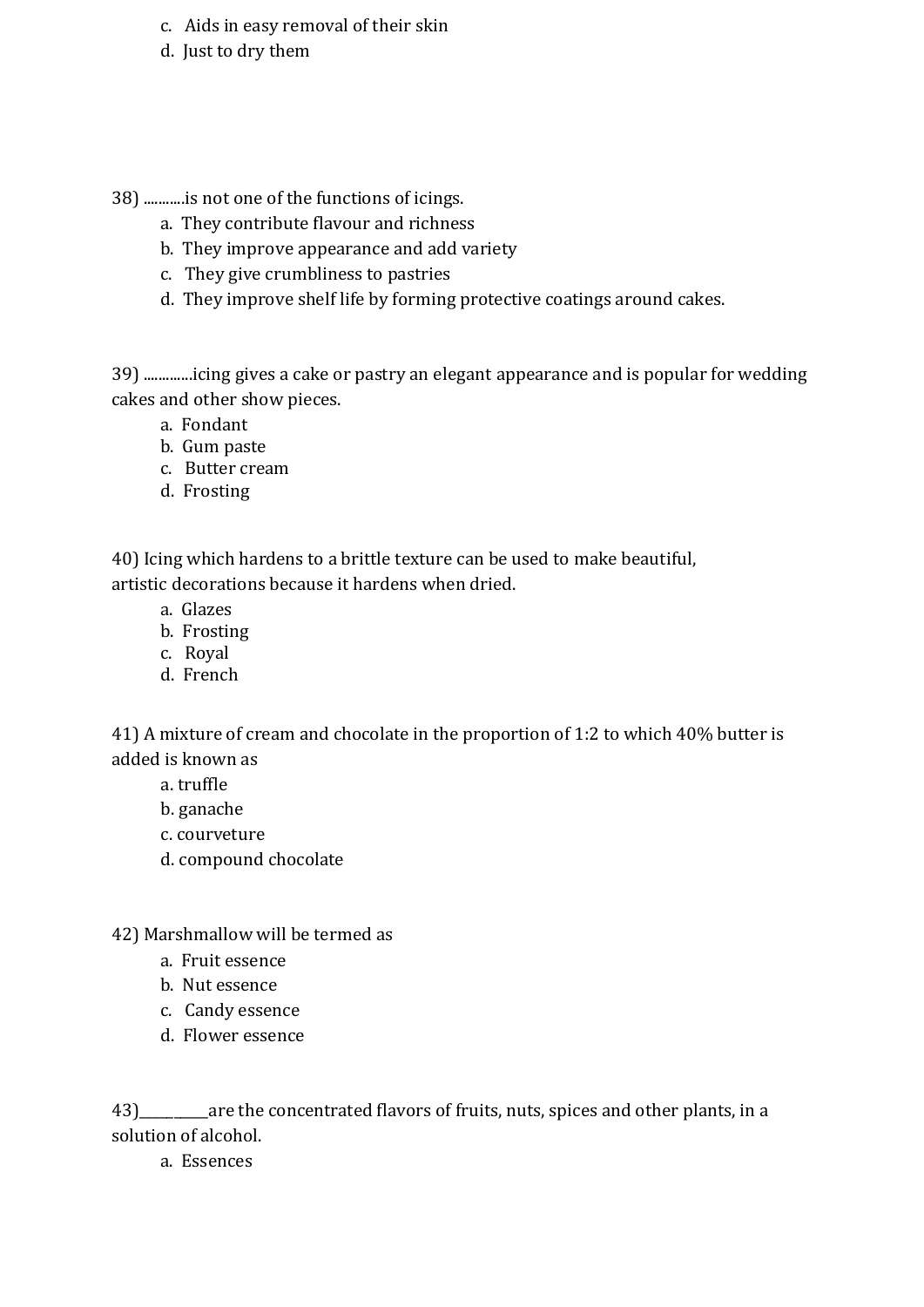- b. Extracts
- c. Pulps
- d. Syrups

44) Coating and impregnated with sugar as a means of preservation (as in peel) is known as

- a. Jellying
- b. Crystallizing
- c. Brining
- d. Pickling

45) Typical use of the following includes coated tablets

- a. Dyes
- b. Additives
- c. Pigment
- d. Lakes

46) …….is a ring-shaped bread, poached, usually with a dense, chewy interior; Usually topped with sesame or poppy seeds baked into the surface.

- a. Doughnuts
- b. Pretzels
- c. Bagels
- d. All of the above

47) French bread is also known as

- a. Baguettes
- b. Ciabatta
- c. Panini
- d. Hot dog bread

48) ……….is a highly enriched French bread, noted for its high butter and egg content, commonly served as a component of French desserts.

- a. Pannetone
- b. Lavash
- c. Brioche
- d. Zoph

49) One of the bread below is known as slipper

- a. Ciabatta
- b. Brioche
- c. Babka
- d. Bagel